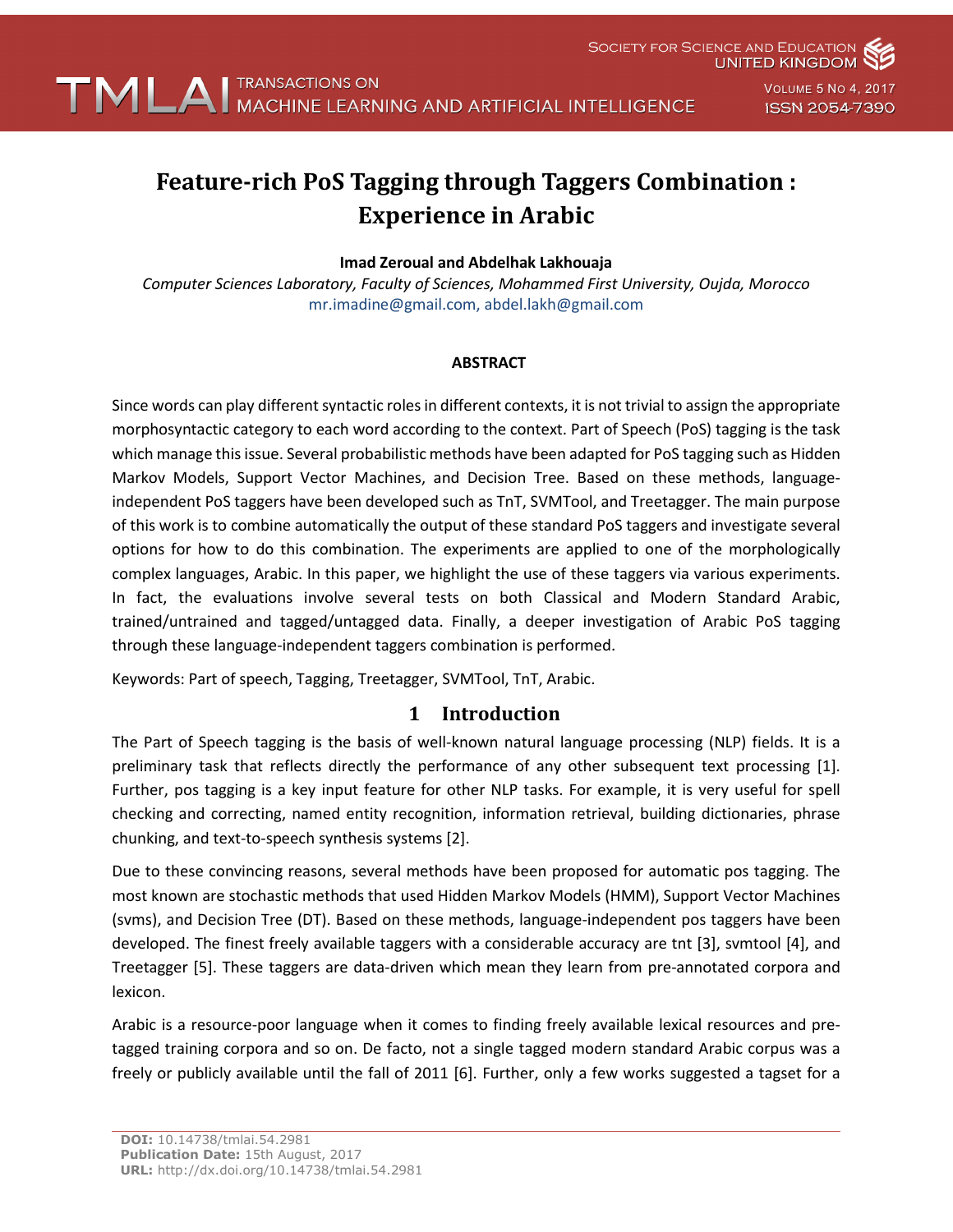standard use such as [7], [8], and [9]. Thus, to evaluate different approaches and tools on a common ground becomes hard to realize.

Basically, the standard taggers are adaptable to any language if a lexicon and a tagged training data are available. Fortunately, a recent adaptation of Treetagger for Arabic [10] is available for public . The adaptation used a universal common tagset that covers 22 different languages including Arabic [11]. In this regard, we adopt the same language model used for the Treetagger to adapt the other two taggers (TnT and SVMTool).

To construct a combination system, two or more individual taggers should be involved. Usually, a combination of taggers obtains a higher accuracy than the application of just a single tagger [12]. The reason is that different taggers eventually produce different errors and these differences can be exploited to yield better results. Thus, when building combined taggers it is important to use taggers based on different methods [13].

The aim of the present paper is to shed light on the performance of three selected taggers via various experiments. Further, an evaluation of these taggers and their combinations is performed by measuring the accuracy rate at the word level. The corpora used for the experiments are; those which the taggers trained on, Al-Mus'haf [14] and NEMLAR [15]. Al-Mus'haf corpus covers the Quranic text where all the words are annotated using a semi-automatic method by applying "AlKhalil Morpho Sys" [16] and handcorrected by linguistics afterwards. NEMLAR is an Arabic written corpus produced and tagged by RDI, Egypt for the Nemlar Consortium. The third data is untagged and extracted from the Arabic part of a multilingual corpus [17]. Therefore, the tagging results were validated manually and compared to their combination.

Finally, all possible options for how to do these dual combinations are performed and their results is discussed according to their individual performance. The obtained results prove that some of these combinations could have a negative effect on the system performance, but others yield a better result. However, the best accuracy is achieved by extending the dual combination to a trilogy.

The remainder of the paper is organized as follows: in the second section, background information is given about Arabic PoS tagging, mentioning several relevant works. We briefly describe the three standard taggers and the universal tagset implemented in the third section. In the fourth section, various experiments are presented and we discuss the obtained results. Finally, we conclude this paper in section five.

# **2 Arabic PoS tagging**

The PoS tagging is selecting which is necessary to resolve ambiguity during text processing to estimate the exact morphosyntactic tags to fit the actual input context.

In order to begin with PoS tagging, There are certain requirements [18]:

To select the approaches that will be used for the automatic tagging process;

To prepare the linguistic resources required for training the tagger, and optional lexicon containing all possible tags for a particular word form;

To define the tagset, i.e., basic morphosyntactic tags attached to each word.

Different methods are designed for PoS tagging: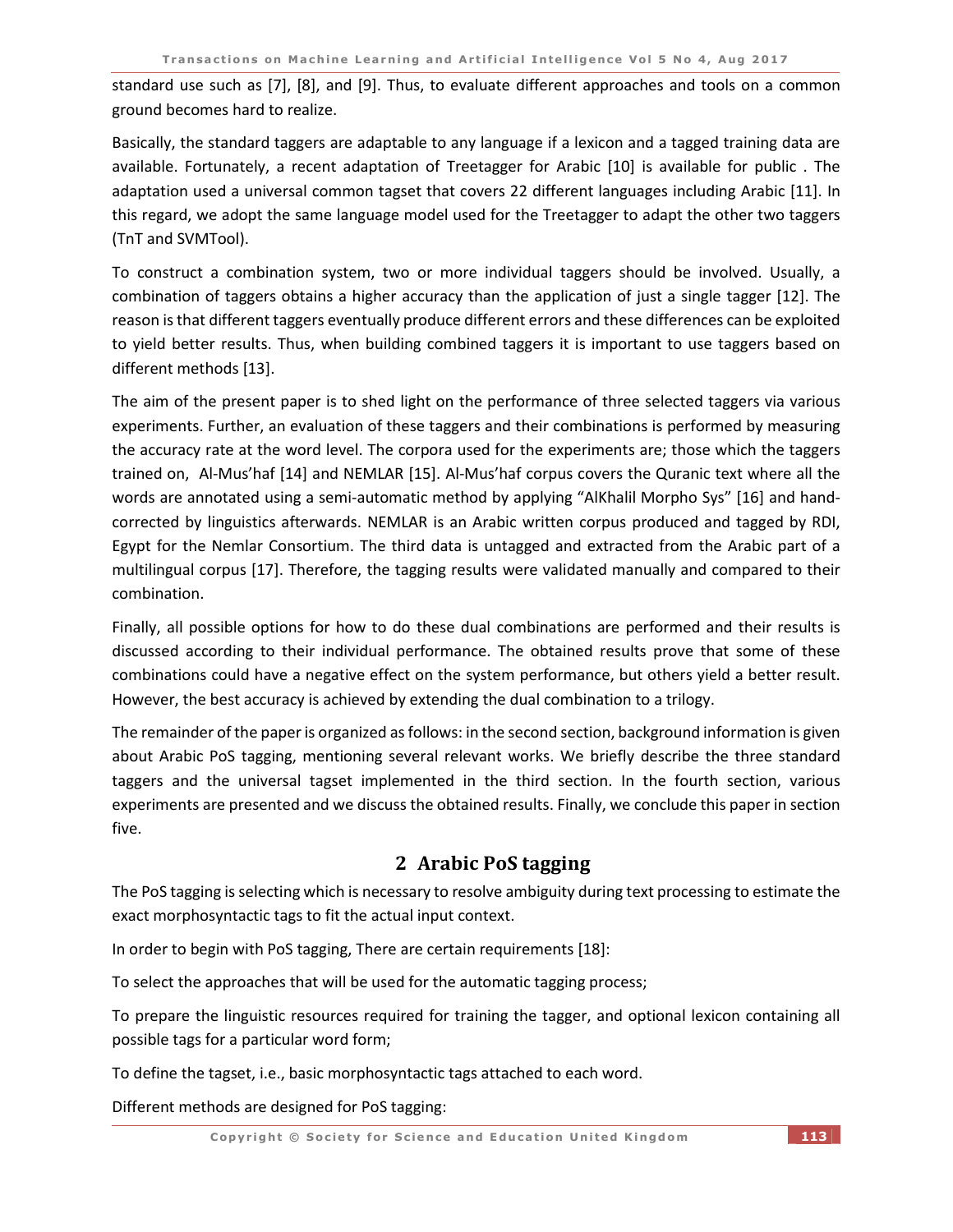**Statistical methods**: they derive the probabilities from a large pre-tagged training data. The majority of these methods are based on HMM. For example, Banko and Moore [19] presented an HMM tagger that exploits context on both sides of a word to be tagged. It has been evaluated in both the unsupervised and supervised cases. It achieves an accuracy of about 96%. Another tagger has been proposed, tested, and it achieves a performance of 97% [20]. The last examples is a recent published study by [21]. Other statistical taggers are based on SVM such as [22] and Yamcha [23] that achieves 97.6% accuracy. Finally, a maximum entropy approach, that enrich the information sources used for tagging, has been adopted by the Stanford PoS tagger [24]. Its result accuracy on the Penn Treebank [25] achieves 96.86% overall, and 86.91% on previously unseen words.

**Rule-based methods**: they are based on rules defined by linguistics. These methods involve morphological analysis and lexicons research. For example, Brill's PoS tagger, a rule-based tagger for Arabic which uses a machine learning approach based on Brown corpus [26]. A similar work has been developed by [27] using transformation-based learning method, which is an error-driven approach to induce the retagging rules from a training Arabic Treebank corpus and the morphological analyser BAMA [28]. The achieved accuracy is 96.9%. Finally, an Arabic PoS tagger has been developed based on sentence structure, i.e., the relation between the untagged words and their adjacent [29].

**Neural network models**: These methods use learning models inspired from the artificial intelligence field based on understanding the operation of biological neural networks in brains. Typically, they use highly interconnected simple processing nodes [30]. To our knowledge, no implementation of neural network models has been done for Arabic yet. As Carneiro claimed [31], the developer of the mWANN-tagger (multilingual Weightless Artificial Neural Network tagger), the ability to successfully tag languages that possess non-concatenative morphology such as Arabic is left for a future investigation.

**Hybrid Systems**: guessing PoS tags for unknown word is certainly the main problem in probabilistic methods. This problem becomes more serious in resource-poor languages that have rich vocabulary and complex morphology such as Arabic [32]. In order to handle this problem, several taggers combine different statistical model with rule-based method like [33], [34], and [35]. Their accuracies achieved are respectively 97.4%, 94%, and 92.86%. It should be noted that the three taggers differ in terms of the selected tagset and the resources used in both training and evaluation. A different hybrid system has been implemented by Tlili-Guiassa [36] to tag an Arabic text based on memory-based learning and rules-based method. The modus operandi of this system is to apply rules (analyzing the affixes and the patterns of a word) to determine the appropriate tag of each word in the current context, then, refer to memory-based learning as a machine learning method that can handle the exceptions of these rules.

# **3 Standard taggers**

Standard taggers have been successfully applied to several morphologically complex languages such Arabic, which have been yielded state-of-the-art results. In the following, we introduce those most relevant ones:

• TnT tagger: TnT (short form of Trigrams'n'Tags) is a PoS tagger developed by Brants [3]. TnT tagger uses the Viterbi algorithm [37] for second-order Markov models where the transition probability depends on two preceding tags. From a training data, the probabilities of the model are estimated using maximum likelihood estimation. New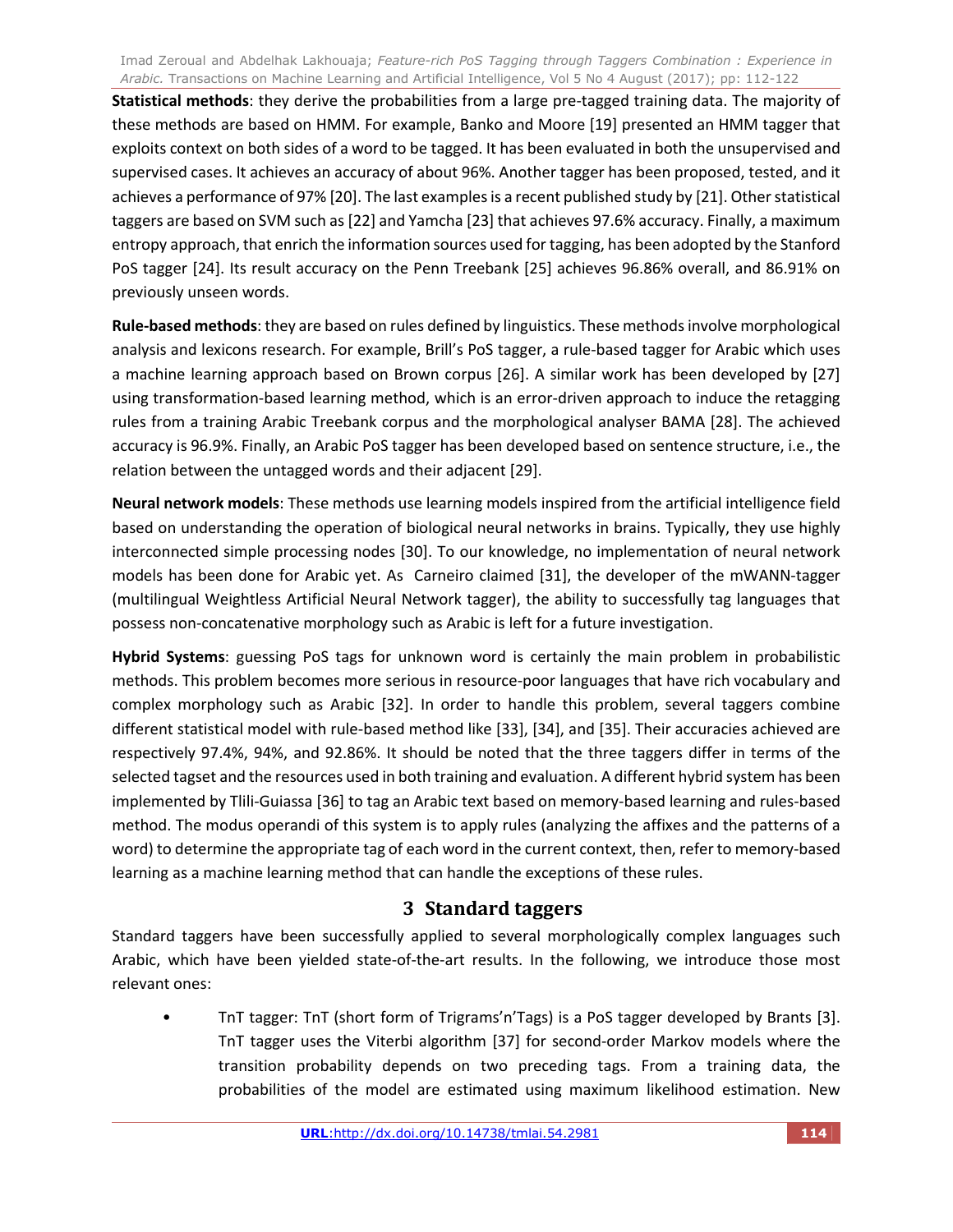assignments of tags to a word are determined by optimizing the product of lexical probabilities and contextual probabilities. The states of the model represent tags while the outputs represent the words.

- Treetagger: it uses an unknown word PoS guesser similar to that of the TnT tagger. However, it is developed to avoid problems that HMM face in transition probabilities. Thus, Treetagger estimates the transition probabilities based on a decision tree; which mean that the probability of a given trigram is determined by following the corresponding path through the tree until a leaf is reached [5]. The Treetagger is probably the widely language-independent PoS tagger used, it has been officially and successfully used to tag more than 30 different languages.
- SVMTool: Giménez and Marquez [4] proposed a standard PoS tagger based on SVMs. the tagger implement five different models for training (0 (default),1, 2, 3, and 4) with a tagging direction that can be either "left-to-right", "right-to-left", or a combination of both. Concerning the models training, they are based on the SVMLight implementation of the Vapnik's SVM [38], [39] by Joachims [40].

All the three taggers come with two programs. The first one is for the training task that requires a tagged training corpus and auxiliary lexicon to generate the parameter file. The second program is the tagger itself. Up to date, there is no comparative study that evaluates the three taggers for Arabic on a common ground. However, the taggers have been individually implemented and evaluated for English under the same conditions. They were trained on two million words of the Wall Street Journal section of the Penn Treebank corpus [41]. The obtained accuracy rates are 96.06%, 96.36%, and 97.16% respectively for the TnT, Treetagger, and SVMTool [4], [42]. This shows that the SVMTool outperforms the other taggers.

### **3.1** The tagset

A tag is a string used as a label to represent information about morphosyntactical features (case, gender, etc.) of word forms. A tagset is a set of these tags.

Generally, every proposed PoS tagger is looking for his suitable objective. Therefore, it is hard to assume that the tagsets proposed up to date are for standard use; especially for a language with a highly inflectional grammar, Arabic. Since we don't want to reinvent the wheel, the recent adaptation of Treetagger, that use a tagset based on two studies [11], [43] is thus adopted in our experiments. Table 1 below presents the basic tags of the adopted universal tagset.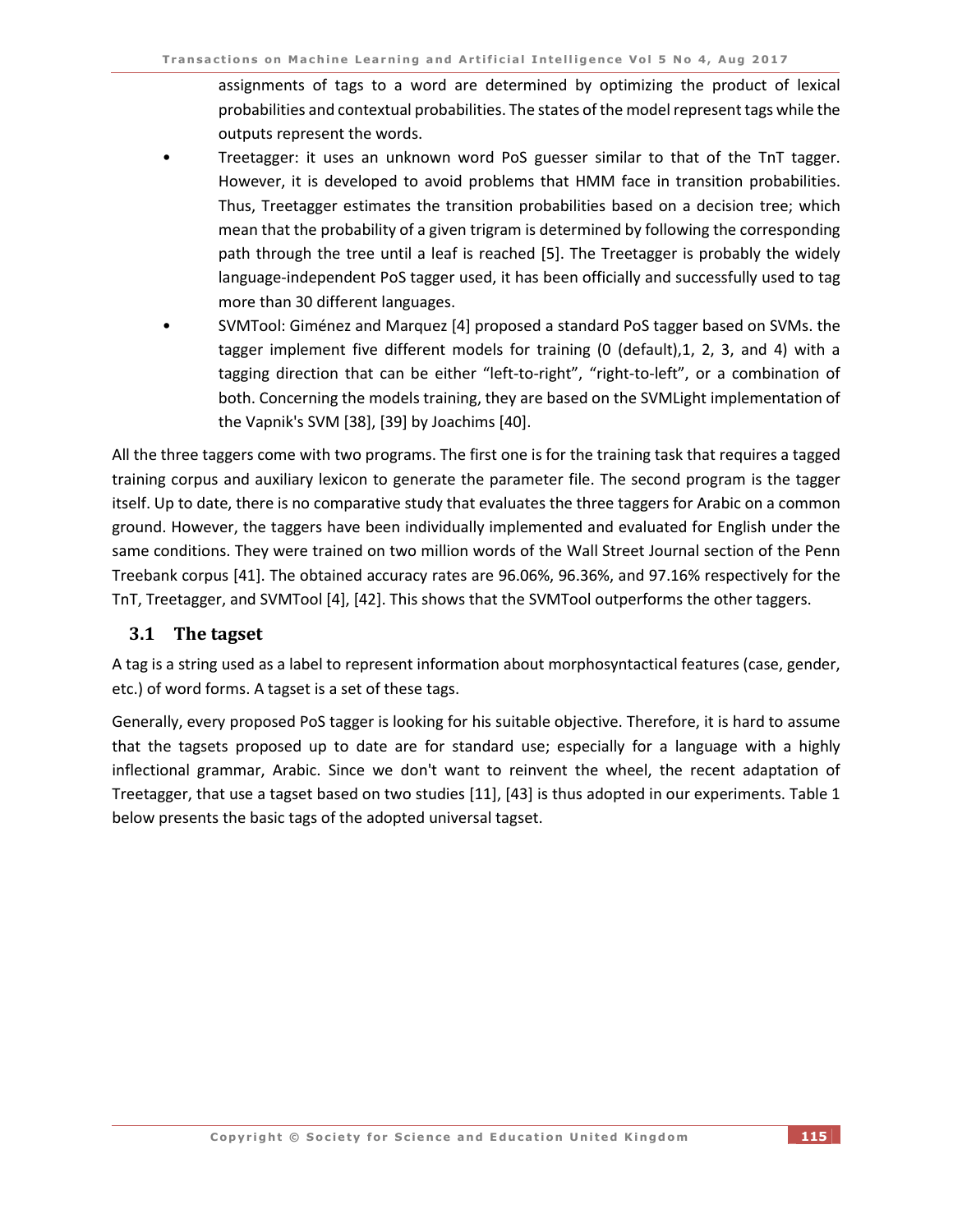|          | Tags                                           | <b>Tag Symbols</b>         | Tag in Arabic | <b>Examples</b>                                                          |
|----------|------------------------------------------------|----------------------------|---------------|--------------------------------------------------------------------------|
|          |                                                |                            | فعل           | ("kataba "to Write) "كُتَبَ)                                             |
| 1.<br>2. | Verbs (all tenses and modes)<br><b>Nouns</b>   | <b>VERB</b><br><b>NOUN</b> | اسم           | "مَدْرَسَة" (madrasap "School")<br>"مُحَمَّد" (muHam~ad "Mohamed")       |
| 3.       | Proper nouns                                   | PN                         | اسم علم       | "وِئ) (hiya "She")                                                       |
| 4.       | Pronouns                                       | <b>PRON</b>                | ضمير          | "jamyl "Beautiful") "جَمِيل)                                             |
| 5.       | Adjectives                                     | <b>ADJ</b>                 | صفة           | "بَعْدَ، فَوْقَ" (baEda, fawoqa "After, Above")                          |
| 6.       | Adverbs                                        | <b>ADV</b>                 | ظرف           |                                                                          |
| 7.       | Utilities words (Particles, Adpositions)       | <b>PRT</b>                 | أداة          | "إلى، ذلك، الذي" ( <ily, "to,="" *lk,="" al*y="" td="" that,<=""></ily,> |
| 8.       | Disconnected letters (Quranic Initials)        | <b>DISL</b>                | حروف مقطعة    | who")                                                                    |
| 9.       | Speech-specific sounds                         | Uh                         |               | "الم، طه، كهيعص) (Alm, Th, khyES)                                        |
|          | 10. Other: foreign words, typos, abbreviations | X                          | حرف صوت       | (h, hayhAt) "آه، هيهات"                                                  |
|          | 11. Punctuation marks                          | <b>SENT</b>                | أخرى          | ,ywbk, mAn\$str "OPEC") "أوبك، مانشستر"                                  |
|          |                                                |                            | علامة ترقيم   |                                                                          |
|          |                                                |                            |               | Manchester")                                                             |

#### **Table 1. The basic tags of the universal tagset.**

# **4 Experiments and discussion**

In this section, we highlight the performance of the selected taggers via various experiments on text from both Modern Standard Arabic (MSA) and Classical Arabic (CA). Further, we evaluate the performance of the taggers on trained/untrained and tagged/untagged data. In addition, all possible combinations are investigated, presenting the best combination. Finally, the achieved results are discussed.

# **4.1 Experiences on tagged/trained corpora**

In this section, we highlight the performance of the three taggers (TnT, Treetagger, and SVMTool) and explore the commons results and different errors. At the first stage, these taggers are evaluated individually using both tagged and trained corpora. The taggers are trained and tested on data from the NEMLAR (500,000 words) and Al-Mus'haf (78,121 words) corpora. 90% of the corpora are used for training and the rest 10% for testing. Table 2 exhibits the obtained accuracies from all the taggers

#### **Table 2. Accuracy results**

| - WORDS ARE NOT INCLUDED IN TRAINING DATA |                    |        |                   |                |  |  |
|-------------------------------------------|--------------------|--------|-------------------|----------------|--|--|
|                                           | <b>Unrecognize</b> | TnT    |                   | <b>SVMTool</b> |  |  |
| Corpora                                   | d words*           |        | <b>Treetagger</b> |                |  |  |
| Al-Mus'haf                                | 942                | 93.97% | 94.70%            | 93.42%         |  |  |
| <b>NEMLAR</b>                             | 6,276              | 94.74% | 95.12%            | 94.88%         |  |  |

\* WORDS ARE NOT INCLUDED IN TRAINING DATA

As seen in Table 2, Treetagger performs better than the other taggers when they are applied on both corpora. Whereas, the achieved accuracy by TnT is slightly better than the one achieved by SVMTool when it is applied on Al-Mus'haf corpus; and vice versa when they are applied on NEMLAR corpus.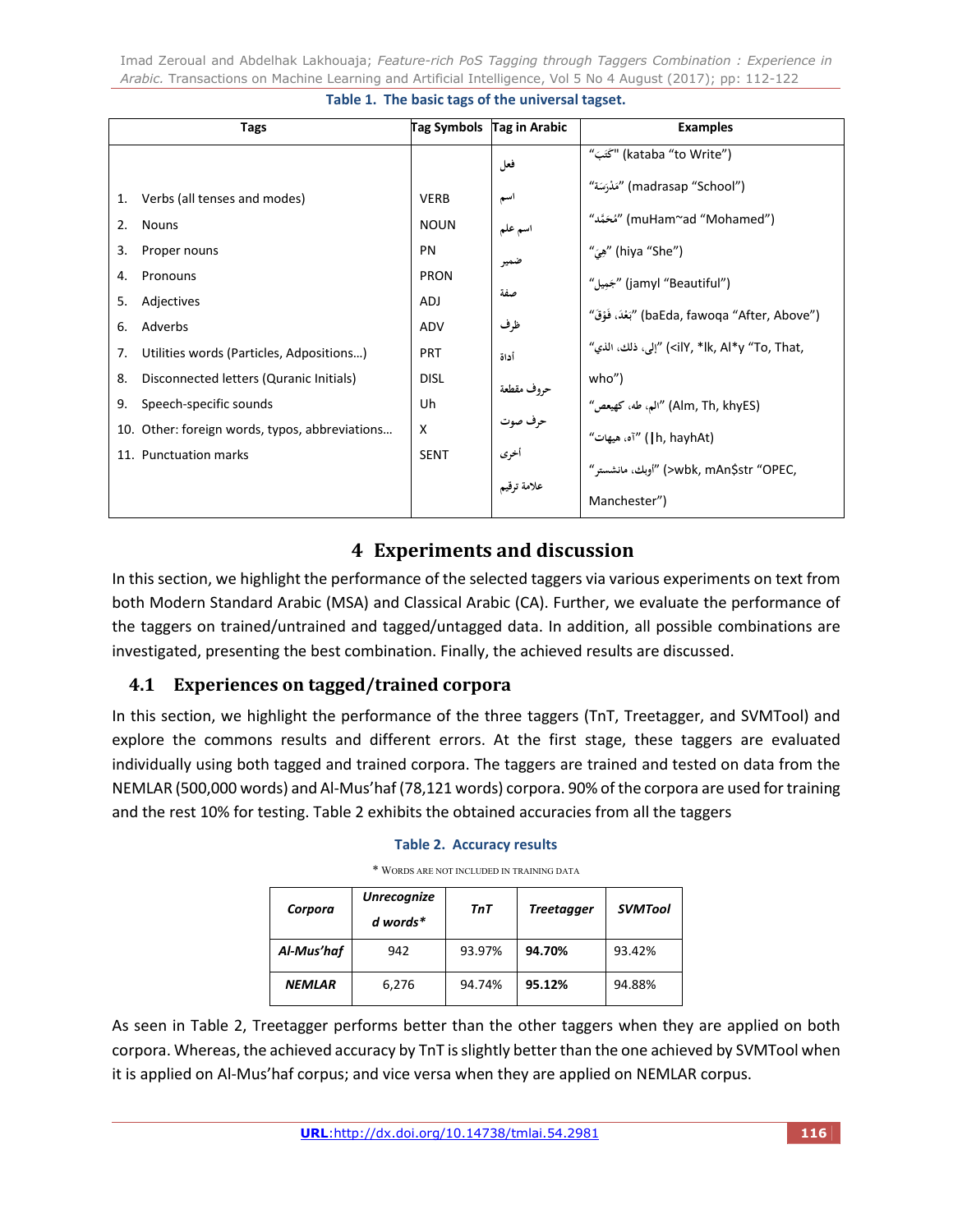To indicate the motivation for taggers combination, deeper investigation is required. Therefore, we checked the outputs of the three taggers to explore the commons results and different errors, and eventually to exploit these observations in further tasks. Table 3 shows detailed information about taggers outputs.

| Corpora        | Common  |                                |         | <b>Non-common</b> |                |                  |  |
|----------------|---------|--------------------------------|---------|-------------------|----------------|------------------|--|
| <b>Taggers</b> | All     |                                | TnT     | Treetagger        | <b>SVMTool</b> | All              |  |
|                | 93.72%  |                                | 6.28%   |                   |                |                  |  |
| Al-Mus'haf     | Correct | Incorrect                      | Correct | Correct           | Correct        | Incorrect        |  |
|                | 92.94%  | 0.78%                          | 1.03%   | 1.76%             | 0.48%          | 3.01%            |  |
| 94,61%         |         | 5.39%                          |         |                   |                |                  |  |
| <b>NEMLAR</b>  | Correct | <i><u><b>Incorrect</b></u></i> | Correct | Correct           | Correct        | <i>Incorrect</i> |  |
|                | 93.85%  | 0.76%                          | 0.89%   | 1.27%             | 1.03%          | 2.20%            |  |

**Table 3. Detailed information about taggers outputs**

Several hints are observed in Table 3 above:

- The common outputs are not certainly correct; yet, the rate of incorrect ones remains very low (0.76%-0.78%).
- None of the common and correct outputs of the three taggers reach the accuracy rate of the three taggers individually.
- The non-common outputs are not certainly incorrect. In fact, more than half of them are correct.
- Based on these observations, we deduce that depending only on the common outputs is not effective, because it does not reach the performance level of each tagger individually. Also, we cannot abandon the non-common outputs, where there is an interesting percentage of correct results.

# **4.2 Combination algorithm**

Through the previous investigation, it is possible to define an appropriate combination algorithm. However, the purpose of this work is not to propose a better combination algorithm. Instead, we would like to demonstrate that a combination system does effectively improve tagging accuracy. Here, we describe the algorithm implemented for the combination process. This combination algorithm determines the most appropriate tags in three steps:

- Tagging the input text with all taggers;
- Selecting for each token the most voted tag from the majority taggers (in these experiments, at least two taggers);
- If the given tags from all taggers are unlike. Then, the selected tag is the one proposed by the most accurate tagger (in these experiments, is Treetagger).

The evaluation of the algorithm is divided into two phases. In the first one, only two taggers are used as a combination. Consequently, we left with three possible combinations; while in the second phase, the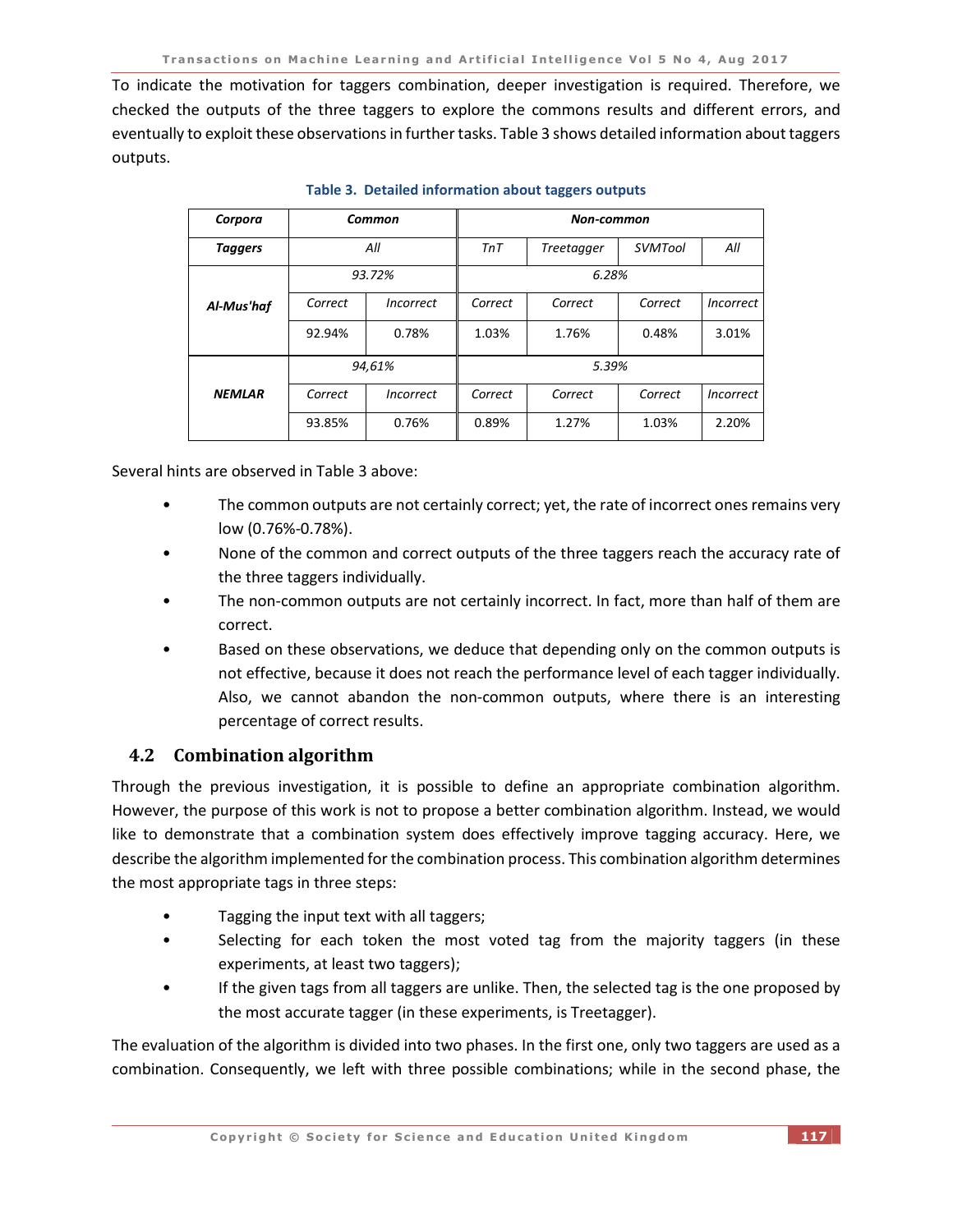three taggers are used as a combination. Table 4 shows the achieved accuracies of all combinations in these the two phases.

| <b>Combinations</b> | TnT &<br>Treetagger | Treetagger &<br><b>SVMTool</b> | TnT &<br><b>SVMTool</b> | All taggers |
|---------------------|---------------------|--------------------------------|-------------------------|-------------|
| Al-Mus'haf          | $95.73% (+)$        | $93.54\%$ (-)                  | $93.82\%$ (-)           | 95.79% (*)  |
| <b>NEMLAR</b>       | $95.23% (+)$        | $95.00\%$ (-)                  | $94.93\%$ (+)           | 96.45% (*)  |

### **Table 4. Combinations accuracies**

By combining the outputs of two or three taggers using the proposed algorithm, the obtained results are as follows:

- (-): these combinations achieve an accuracy rate lower than the most accurate tagger involved in the combination.
- (+): these combinations achieve an accuracy rate higher than the most accurate tagger involved in the combination.
- (\*): the best achieved results in all combinations, i.e., those involve all the three taggers.

# **4.3 Evaluation on untagged/untrained corpus**

After testing and validation of the combination algorithm on available pre-tagged and trained corpora, it remains to evaluate this algorithm on a new untagged/untrained data which is the main objective of this work. For that reason, we have selected the data from a rich resource in term of variety of domains and topics. The data are extracted from the Arabic part of a new proposed multilingual corpus constructed based on the available subtitles of TEDx talks. The size of these data is 500,000 words.

Before applying the combination algorithm, it is required to determine the most accurate tagger among the three. Based on the idea that the tagger which outperforms the others in the non-common outputs, eventually, it will be the one that has the higher accuracy in the overall corpus. Hence, the first stage of this evaluation is to annotate the corpus with the three taggers to separate the common and non-common outputs. Finally, we verify manually and validate the achieved accuracies in two experimental samples: (1) all non-common outputs; (2) 10% of random common outputs. Table 5 presents the obtained results of this task.

|                             |         | Common           |         | Non-common        |                |                  |  |
|-----------------------------|---------|------------------|---------|-------------------|----------------|------------------|--|
| <b>Taggers</b>              |         | All              | TnT     | <b>Treetagger</b> | <b>SVMTool</b> | All              |  |
| Percentages                 | 86.98%  |                  | 13.02%  |                   |                |                  |  |
| <b>Experimental samples</b> | 10.00%  |                  |         | 13.02%            |                |                  |  |
| <b>Correctness</b>          | Correct | <b>Incorrect</b> | Correct | Correct           | Correct        | <b>Incorrect</b> |  |
| Accuracy                    | 84.85%  | 2.13%            | 4.03%   | 4.02%             | 3.54%          | 1.43%            |  |

### **Table 5. Accuracy analysis on experimental samples**

The observations noted in the previous evaluations (Table 3) remain the same as they are in the experimental samples presented in Table 5. Thereby, the next step is to apply the combination algorithm and compare it to the performance of each tagger. In this task, only both experimental samples (23.02%)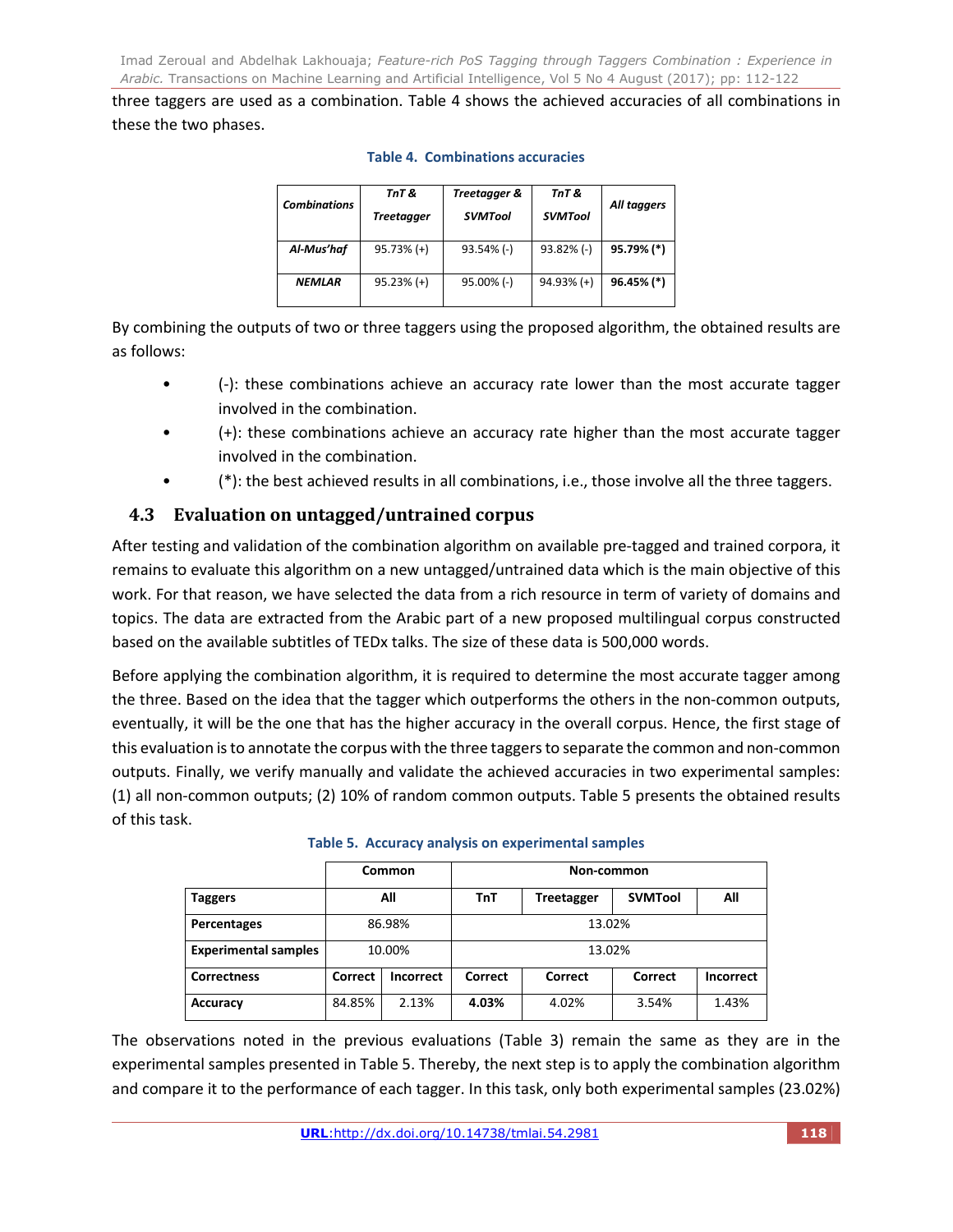are used instead of the overall corpus. Table 6 exhibits the obtained accuracy rate by all the taggers and the combination algorithm.

| <b>Taggers</b>  | TnT    | Treetagger | SVMTool | <b>Combination</b> |
|-----------------|--------|------------|---------|--------------------|
| <b>Accuracy</b> | 88.88% | 88.87%     | 88.39%  | 90.63%             |

#### **Table 5. Taggers accuracies on TED corpus**

As seen in Table 6, the achieved accuracies of the three taggers are approximately similar with relative progress of the TnT tagger. However, the combination algorithm outperforms the three taggers individually.

### **4.4 Discussion**

Several experiments on various resources are performed in term of text form, trained/tagged and untrained/untagged. Based on a deeper investigation of these experiments, a combination algorithm is developed. Several evaluations and validations are done to demonstrate that the combination system does effectively improve tagging accuracy considering the number of taggers involved and their performance. To sum up the most important results obtained in this investigation, we state the following points:

- As seen in the evaluation experiments, the proposed combination system performs better than the other taggers when they applied individually on all three corpora.
- Usually, the PoS tagging is done by an automatic process and manually corrected afterwards. To minimize the hand-correction, the combination algorithm can be used to improve the accuracy rate; yet, to point the candidate mis-tagged words by indicating the unlike tags.
- By combining only two taggers, an accuracy rate reduction could be achieved. In our case, the rate was lower than the most accurate tagger involved in the combination algorithm.
- Improving the performance of the current combination algorithm is at hand. For instance, the improvement still possible if the number of involved taggers is augmented or different combination algorithms are adopted.

In addition, all obtained results shows that the accuracy of a common output is always lower than that achieved by the taggers separately. The reason is that the taggers produce different errors and these differences are exploited in the combination to yield better results. Therefore, we suggest combining taggers based on different methods while building a combined system.

# **5 Conclusion and perspectives**

In this paper, we demonstrate the feature-rich functionality of PoS tagging through taggers combination. Arabic language was the case of this investigation. The combination algorithm achieves a state-of-the-art overall accuracy in Arabic PoS tagging and outperforms other taggers.

Here, we highlight pertinent tagging methods, primarily those implemented for Arabic language, mentioning relevant works that have been published in this field. Further, three standard taggers are introduced with a brief description; then, their performance is evaluated via various experiments by measuring the accuracy rate at the word level.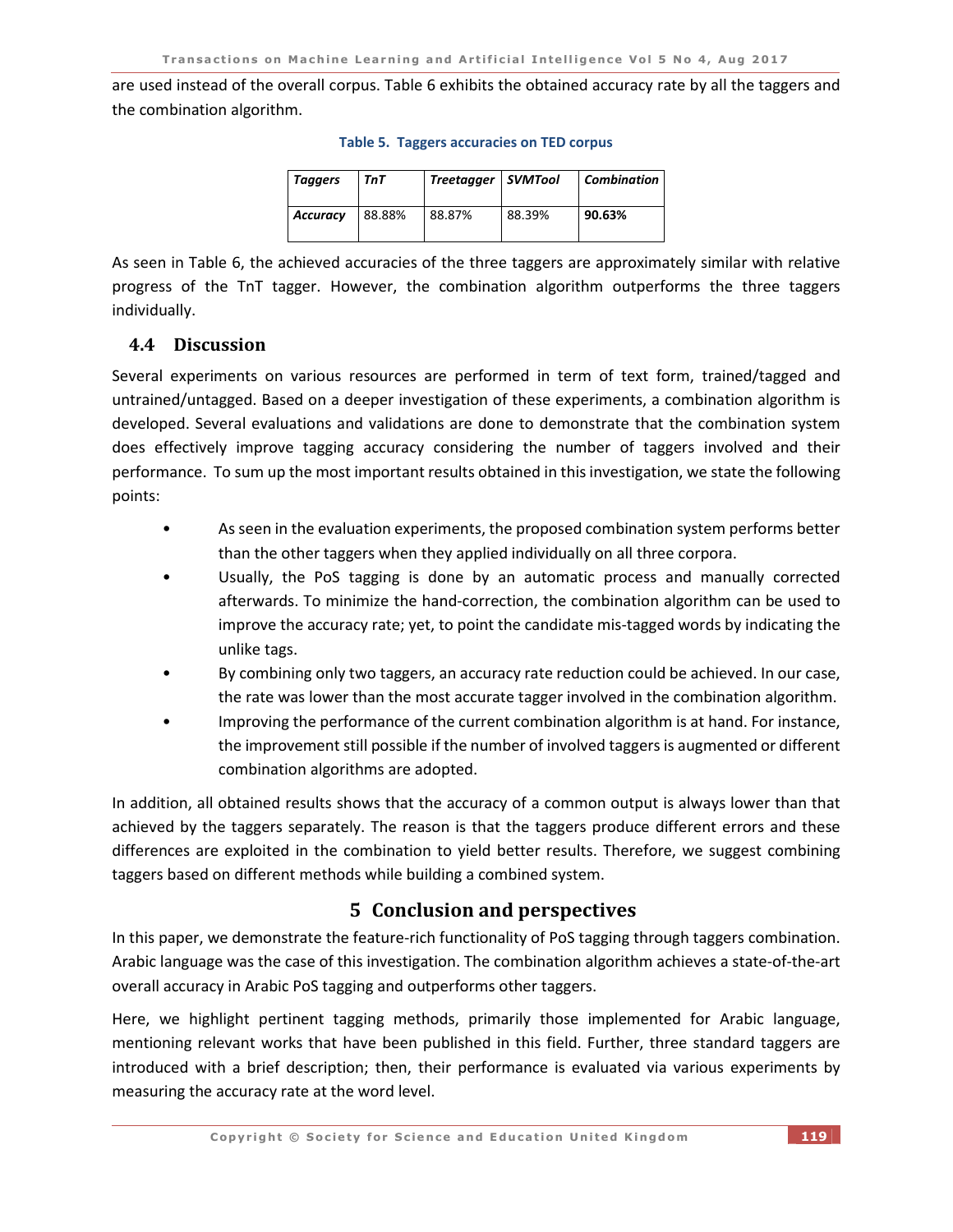As it was observed in the experiments conducted, the proposed combination algorithm involves three language-independent PoS taggers. The performance is better in comparison with the other taggers separately. The proposed system increases the accuracy rate of the most accurate tagger by 1.09%, 1.33% and 1.75% respectively for the three different corpora Al-Mus'haf, NEMLAR and the Arabic part of TED corpus. The modus operandi of our PoS combination algorithm is in accordance with the observations concluded during the various experiments that we have made.

Finally, this work is another step to improve tagging accuracy for Arabic and to minimize the handcorrection. Yet, it is still possible to move performance levels up. Later, we look forward to combine a PoS taggers dedicated to the Arabic language (e.g., [34], [44], and [45]) with an application to fine-grained PoS tagging. Further, we plan to investigate other combining approaches and their application to PoS tagging.

#### **REFERENCES**

- [1] M. Albared, N. Omar, and M. J. Ab Aziz, "Developing a competitive HMM arabic POS tagger using small training corpora," in Intelligent Information and Database Systems, Springer, 2011, pp. 288–296.
- [2] R. A. Abumalloh, H. M. Al-Sarhan, O. Ibrahim, and W. Abu-Ulbeh, "Arabic Part-of-Speech Tagging," J. Soft Comput. Decis. Support Syst., vol. 3, no. 2, pp. 45–52, 2016.
- [3] T. Brants, "TnT: a statistical part-of-speech tagger," in Proceedings of the sixth conference on Applied natural language processing, 2000, pp. 224–231.
- [4] J. Giménez and L. Marquez, "SVMTool: A general POS tagger generator based on Support Vector Machines," 2004.
- [5] H. Schmid, "Treetagger| a language independent part-of-speech tagger," Inst. Für Maschinelle Sprachverarbeitung Univ. Stuttg., vol. 43, p. 28, 1995.
- [6] H. S. Rabiee, "Adapting Standard Open-Source Resources To Tagging A Morphologically Rich Language: A Case Study With Arabic.," in RANLP Student Research Workshop, 2011, pp. 127–132.
- [7] S. Alqrainy, "A morphological-syntactical analysis approach for Arabic textual tagging," De Montfort University, 2008.
- [8] M. Sawalha, "Arabic Morphological Features Tag set." University of Leeds, 2009.
- [9] I. Zeroual, A. Lakhouaja, and R. Belahbib, "Towards a standard part of speech tagset for the Arabic language," J. King Saud Univ. - Comput. Inf. Sci., 2017.
- [10] Z. Imad and L. Abdelhak, "Adapting a decision tree based tagger for Arabic," in 2016 International Conference on Information Technology for Organizations Development (IT4OD), 2016, pp. 1–6.
- [11] S. Petrov, D. Das, and R. McDonald, "A universal part-of-speech tagset," ArXiv Prepr. ArXiv11042086, 2011.
- [12] N. P. P. Khin and T. N. Aung, "Analyzing Tagging Accuracy of Part-of-Speech Taggers," in International Conference on Genetic and Evolutionary Computing, 2015, pp. 347–354.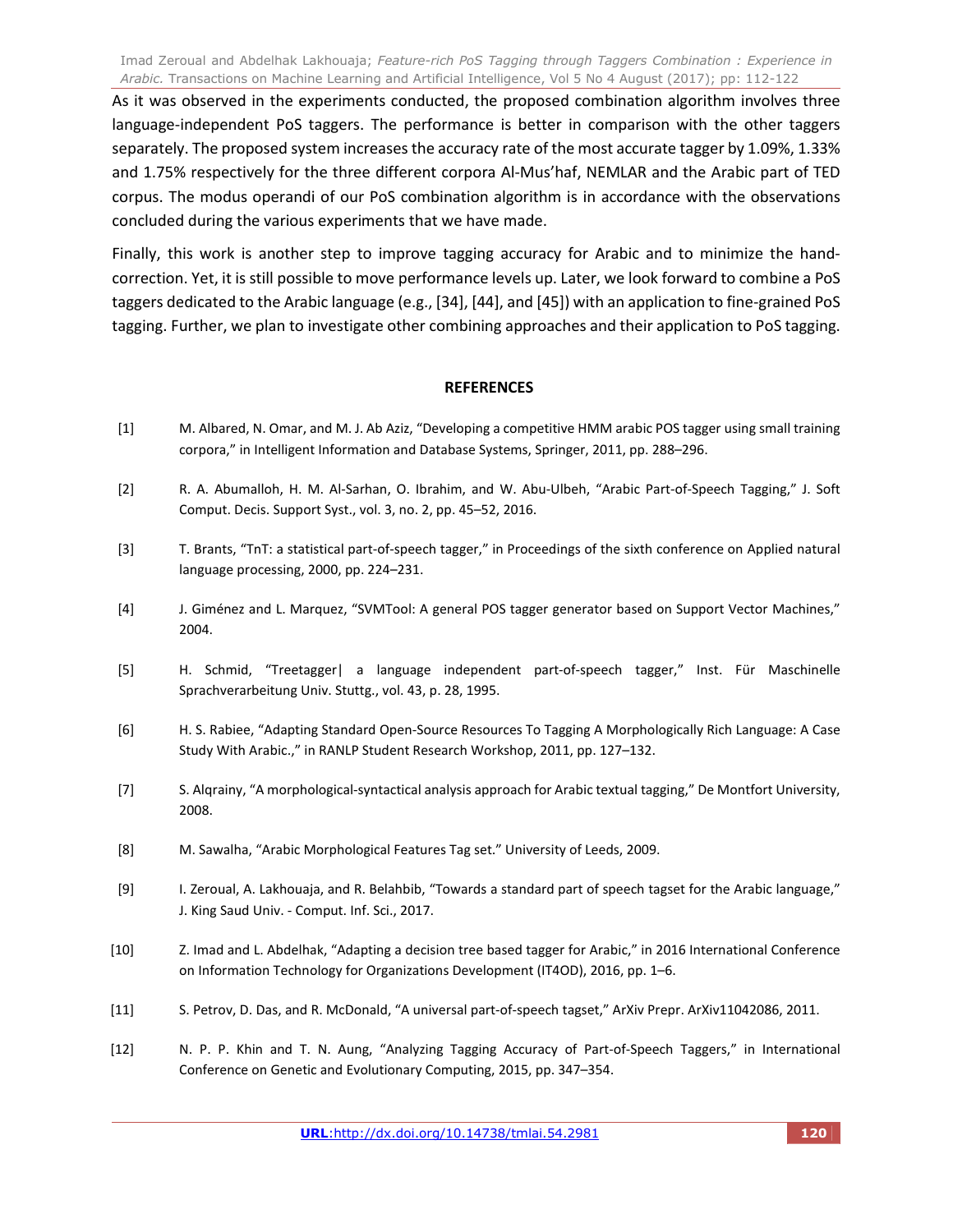| $[13]$ | V. Henrich, T. Reuter, and H. Loftsson, "CombiTagger: A System for Developing Combined Taggers.," in FLAIRS<br>Conference, 2009.                                                                                                                                                                                                                                                         |
|--------|------------------------------------------------------------------------------------------------------------------------------------------------------------------------------------------------------------------------------------------------------------------------------------------------------------------------------------------------------------------------------------------|
| $[14]$ | I. Zeroual and A. Lakhouaja, "A new Quranic Corpus rich in morphosyntactical information," Int. J. Speech<br>Technol., pp. 1-8, Feb. 2016.                                                                                                                                                                                                                                               |
| $[15]$ | M. Yaseen et al., "Building annotated written and spoken Arabic LR's in NEMLAR project," in Proceedings of<br>LREC, 2006, pp. 533-538.                                                                                                                                                                                                                                                   |
| $[16]$ | M. Boudchiche, A. Mazroui, M. Ould Abdallahi Ould Bebah, A. Lakhouaja, and A. Boudlal, "AlKhalil Morpho Sys<br>2: A robust Arabic morpho-syntactic analyzer," J. King Saud Univ. - Comput. Inf. Sci., 2016.                                                                                                                                                                              |
| $[17]$ | I. Zeroual and A. Lakhouaja, "Towards a Multilingual Aligned Parallel Corpus," presented at the International<br>Conference of High Innovation in Computer Science, Kenitra, Morocco, 2016, pp. 1-4.                                                                                                                                                                                     |
| $[18]$ | M. Utvić, "Annotating the corpus of contemporary Serbian," in Proceedings of the INFOtheca '12 Conference,<br>2011.                                                                                                                                                                                                                                                                      |
| $[19]$ | M. Banko and R. C. Moore, "Part of speech tagging in context," in Proceedings of the 20th international<br>conference on Computational Linguistics, 2004, p. 556.                                                                                                                                                                                                                        |
| $[20]$ | F. Al Shamsi and A. Guessoum, "A hidden Markov model-based POS tagger for Arabic," in Proceeding of the 8th<br>International Conference on the Statistical Analysis of Textual Data, France, 2006, pp. 31-42.                                                                                                                                                                            |
| $[21]$ | A. Kadim and A. Lazrek, "Bidirectional HMM-based Arabic POS tagging," Int. J. Speech Technol., vol. 19, no. 2,<br>pp. 303-312, 2016.                                                                                                                                                                                                                                                     |
| $[22]$ | M. Diab, K. Hacioglu, and D. Jurafsky, "Automatic tagging of Arabic text: From raw text to base phrase chunks,"<br>in Proceedings of HLT-NAACL 2004: Short Papers, 2004, pp. 149-152.                                                                                                                                                                                                    |
| $[23]$ | N. Habash and O. Rambow, "Arabic tokenization, part-of-speech tagging and morphological disambiguation in<br>one fell swoop," in Proceedings of the 43rd Annual Meeting on Association for Computational Linguistics, 2005,<br>pp. 573-580.                                                                                                                                              |
| $[24]$ | K. Toutanova and C. D. Manning, "Enriching the knowledge sources used in a maximum entropy part-of-speech<br>tagger," in Proceedings of the 2000 Joint SIGDAT conference on Empirical methods in natural language<br>processing and very large corpora: held in conjunction with the 38th Annual Meeting of the Association for<br>Computational Linguistics-Volume 13, 2000, pp. 63-70. |
| $[25]$ | M. Maamouri and A. Bies, "The Penn Arabic Treebank." In Farghaly, A., Ed., Arabic Computational Linguistics.<br>CSLI Publications, Stanford, CA., 2010.                                                                                                                                                                                                                                  |
| $[26]$ | A. Freeman, "Brill's {POS} tagger and a Morphology parser for {Arabic}," 2001.                                                                                                                                                                                                                                                                                                           |
| $[27]$ | S. AlGahtani, W. Black, and J. McNaught, "Arabic part-of-speech tagging using transformation-based learning,"<br>in Proceedings of the Second International Conference on Arabic Language Resources and Tools, Cairo, Egypt,<br>2009.                                                                                                                                                    |
| $[28]$ | T. Buckwalter, "Buckwalter Arabic morphological analyzer (BAMA) version 2.0. linguistic data consortium (LDC)<br>catalogue number LDC2004L02," ISBN1-58563-324-0, 2004.                                                                                                                                                                                                                  |